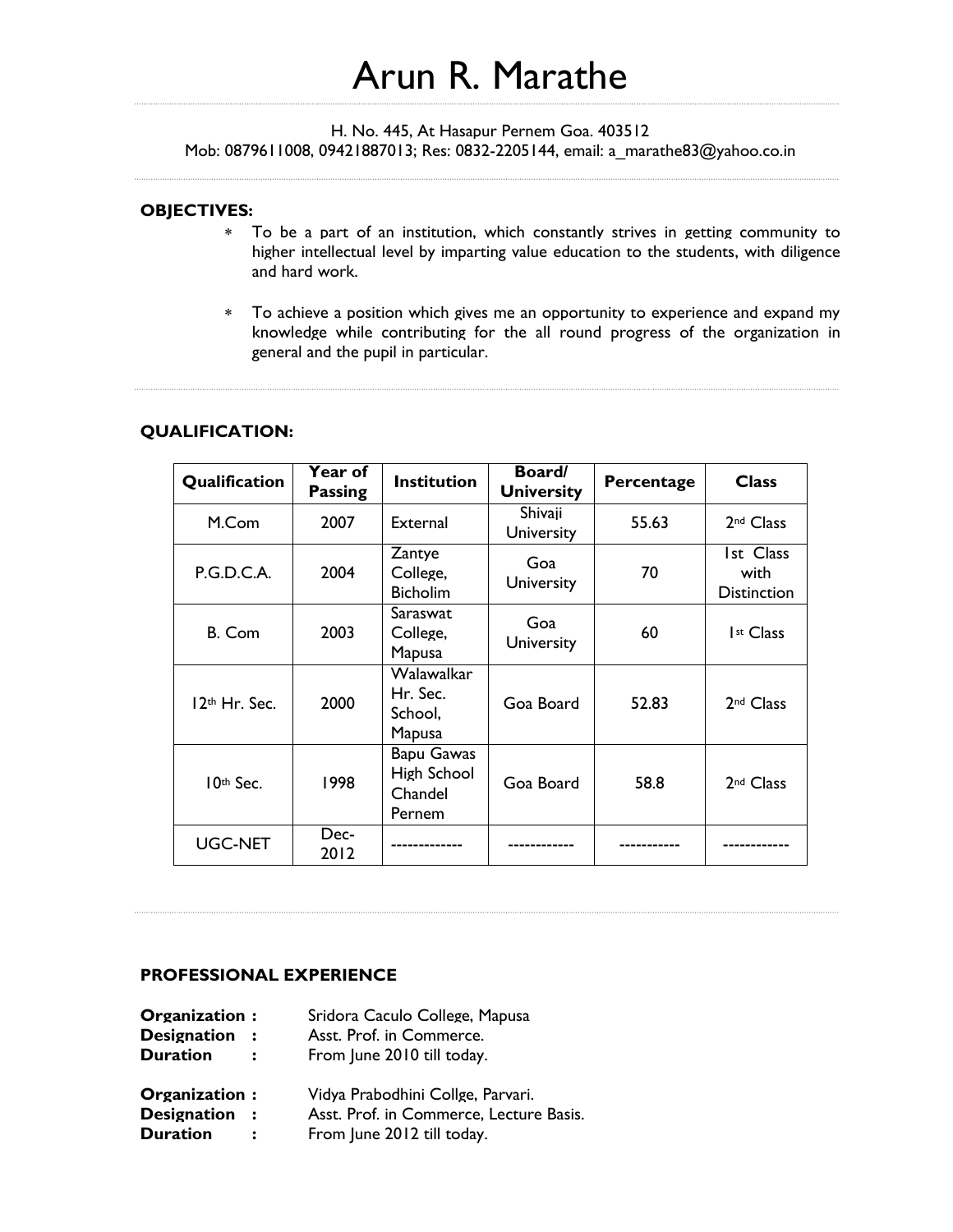| Organization:<br>Designation :<br><b>Duration</b> | Retail Resources Pvt. Ltd, Bangalore.<br>Accounts Executive.<br>From April 2008- April 2010                   |
|---------------------------------------------------|---------------------------------------------------------------------------------------------------------------|
| Organization:<br>Designation :<br><b>Duration</b> | Sridora Caculo College. Mapusa.<br>Lecturer in Accountancy (Lecture Basis)<br>Academic Year 2007-2008         |
| Organization:<br>Designation :<br><b>Duration</b> | Govt. College of Arts & Commerce, Pedne Goa.<br>Lecturer in Commerce (Lecture Basis)<br>Nov. 2007- April 2008 |
| Organization:<br>Designation :<br><b>Duration</b> | Sridora Caculo College, Mapusa<br>Laboratory Assistant cum Computer Instructor.<br>July 2004 - May 2007       |

## **OTHER EXPERIENCE**

- $\triangleright$  Presently working as a NSS convenor of NSS Unit Caculo College.
- One year worked as NSS Programme officer in Sridora Caculo College.
- Worked and attended two days regional workshop on NSS for NSS Officers organized by Caculo College.
- $\triangleright$  Actively participated in Chakachak Goa movement organized on 26<sup>th</sup> Jan, 2011.
- $\triangleright$  Participated in two days training programme for Para Legal Volunteers organized by Salgaonkar Law College.
- Worked as Event Co-ordinator for One Act Play competition organized by Caculo College as a part of centenary year celebration of the Saraswat Institution.
- Worked as tour co-ordinator for winter adventure camp for NSS volunteers organized by NSS regional Centre Pune at Sikkim.

## **PERSONAL SKILLS:**

- Positive Attitude, Determined, High Energies.
- ◆ Hard Working, and Sincere.
- Good decision making and analytical skills.
- Able to handle people in a very efficient way.
- Sound technical knowledge of computer and other devices.

#### **HOBBIES & INTEREST:**

- Like to sing and compose music.
- Like to work hard for any event organized at home or at work station.
- Like to take logical decisions and speedy implementation of those decisions.
- Love to participate or direct drama, skit, etc.
- Keeping updated knowledge of technology in computer, automobile and consumer items.
- Long Driving and visiting ancient places.